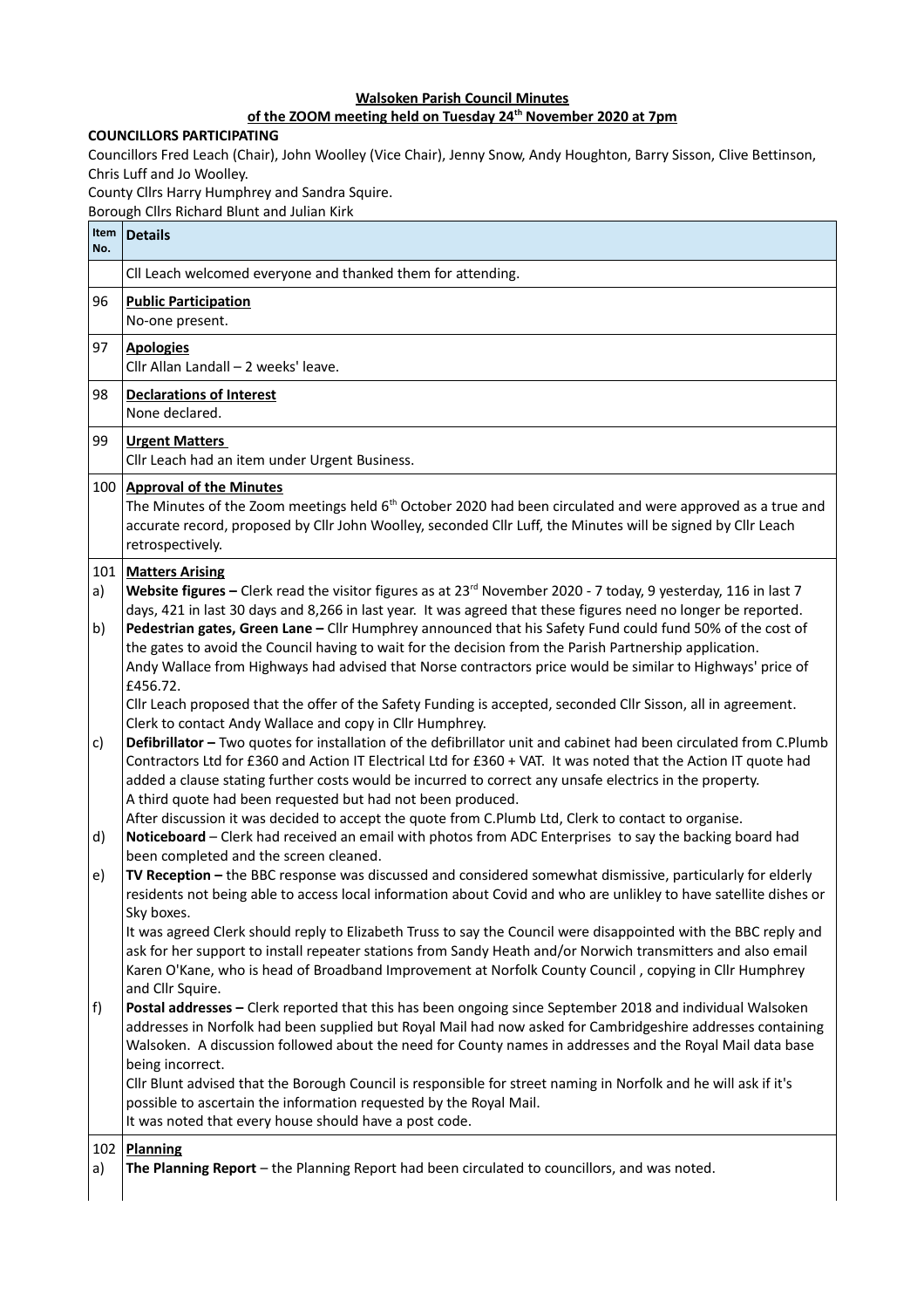| Item<br>No.                 | <b>Details</b>                                                                                                                                                                                                                                                                                                                                                                                                                                                                                                                                                                                                                                                                                                                                                                                                                                                                                                                                                                                                                                                                                                                                                                                                                                                                                               |                                                                                                |                   |            |              |  |
|-----------------------------|--------------------------------------------------------------------------------------------------------------------------------------------------------------------------------------------------------------------------------------------------------------------------------------------------------------------------------------------------------------------------------------------------------------------------------------------------------------------------------------------------------------------------------------------------------------------------------------------------------------------------------------------------------------------------------------------------------------------------------------------------------------------------------------------------------------------------------------------------------------------------------------------------------------------------------------------------------------------------------------------------------------------------------------------------------------------------------------------------------------------------------------------------------------------------------------------------------------------------------------------------------------------------------------------------------------|------------------------------------------------------------------------------------------------|-------------------|------------|--------------|--|
| 103<br>a)                   |                                                                                                                                                                                                                                                                                                                                                                                                                                                                                                                                                                                                                                                                                                                                                                                                                                                                                                                                                                                                                                                                                                                                                                                                                                                                                                              | Finance - Payments and receipts - the schedule below had been circulated.                      |                   |            |              |  |
|                             | <b>PAYMENTS TO BE MADE</b>                                                                                                                                                                                                                                                                                                                                                                                                                                                                                                                                                                                                                                                                                                                                                                                                                                                                                                                                                                                                                                                                                                                                                                                                                                                                                   | <b>DETAILS</b>                                                                                 | <b>NET AMOUNT</b> | <b>VAT</b> | <b>TOTAL</b> |  |
|                             | 101962 E.On                                                                                                                                                                                                                                                                                                                                                                                                                                                                                                                                                                                                                                                                                                                                                                                                                                                                                                                                                                                                                                                                                                                                                                                                                                                                                                  | Supply July to Sept                                                                            | £166.24           | £8.31      | £174.55      |  |
|                             | 101963 Cardiac Science Hldg                                                                                                                                                                                                                                                                                                                                                                                                                                                                                                                                                                                                                                                                                                                                                                                                                                                                                                                                                                                                                                                                                                                                                                                                                                                                                  | Defibrillator, cabinet etc.                                                                    | £1,611.00         | £322.20    | £1,933.20    |  |
|                             | 101964 Mrs A Williams                                                                                                                                                                                                                                                                                                                                                                                                                                                                                                                                                                                                                                                                                                                                                                                                                                                                                                                                                                                                                                                                                                                                                                                                                                                                                        | Net salary 28 <sup>th</sup> Sept to 15 <sup>th</sup> Nov 2020                                  | £403.20           | £0.00      | £403.20      |  |
|                             | 101965 Mrs A Williams                                                                                                                                                                                                                                                                                                                                                                                                                                                                                                                                                                                                                                                                                                                                                                                                                                                                                                                                                                                                                                                                                                                                                                                                                                                                                        | Expenses to 24 <sup>th</sup> Nov 2020                                                          | £56.39            | £0.00      | £56.39       |  |
|                             | 101966 Inland Revenue                                                                                                                                                                                                                                                                                                                                                                                                                                                                                                                                                                                                                                                                                                                                                                                                                                                                                                                                                                                                                                                                                                                                                                                                                                                                                        | Income tax 28 <sup>th</sup> Sept to 15 <sup>th</sup> Nov 2020                                  | £100.80           | £0.00      | £100.80      |  |
|                             | 101967 Westcotec                                                                                                                                                                                                                                                                                                                                                                                                                                                                                                                                                                                                                                                                                                                                                                                                                                                                                                                                                                                                                                                                                                                                                                                                                                                                                             | Maintenance November 2020                                                                      | £13.46            | £2.69      | £16.15       |  |
|                             | 101968 Norfolk County Cncl                                                                                                                                                                                                                                                                                                                                                                                                                                                                                                                                                                                                                                                                                                                                                                                                                                                                                                                                                                                                                                                                                                                                                                                                                                                                                   | Allotment rent Apr to Oct 2020                                                                 | £780.00           | £0.00      | £780.00      |  |
|                             | 101969 Poppy Appeal                                                                                                                                                                                                                                                                                                                                                                                                                                                                                                                                                                                                                                                                                                                                                                                                                                                                                                                                                                                                                                                                                                                                                                                                                                                                                          | $ 2x$ poppy wreaths                                                                            | £34.00            | £0.00      | £34.00       |  |
|                             | 101970 Miss N J Missin                                                                                                                                                                                                                                                                                                                                                                                                                                                                                                                                                                                                                                                                                                                                                                                                                                                                                                                                                                                                                                                                                                                                                                                                                                                                                       | Replace noticeboard backing                                                                    | £70.00            | £0.00      | £70.00       |  |
|                             |                                                                                                                                                                                                                                                                                                                                                                                                                                                                                                                                                                                                                                                                                                                                                                                                                                                                                                                                                                                                                                                                                                                                                                                                                                                                                                              | <b>TOTAL OF PAYMENTS</b>                                                                       | £3,235.09         | £333.20    | £3,568.29    |  |
|                             |                                                                                                                                                                                                                                                                                                                                                                                                                                                                                                                                                                                                                                                                                                                                                                                                                                                                                                                                                                                                                                                                                                                                                                                                                                                                                                              |                                                                                                |                   |            |              |  |
|                             | <b>RECEIPTS</b>                                                                                                                                                                                                                                                                                                                                                                                                                                                                                                                                                                                                                                                                                                                                                                                                                                                                                                                                                                                                                                                                                                                                                                                                                                                                                              | <b>DETAILS</b>                                                                                 | <b>AMOUNT</b>     |            |              |  |
|                             | Allotment rent                                                                                                                                                                                                                                                                                                                                                                                                                                                                                                                                                                                                                                                                                                                                                                                                                                                                                                                                                                                                                                                                                                                                                                                                                                                                                               | 12 months to October 2021                                                                      | £1,836.25         |            |              |  |
| b)<br>c)<br>d)<br>e)        | Donation requests - Clerk reported that there had been no requests made.<br>Chapnall Road Bus shelter - Clerk reported that after a discussion with the Chair and Vice Chair, an application<br>had been made for funding from the Parish Partneship Scheme for 50% of £6,500, which was the Westcotec<br>estimate for a more substantial shelter.<br>A request had also been to Freebridge Community Housing Association for funding as they were building new<br>houses behind the shelter site.<br>After discussion the Clerk was instructed to obtain quotes from Westcotec plus two other companies, for a new<br>shelter, to include replacement of the base and new path.<br>Draft Budget - the draft Budget had been circulated with examples of increases in the Precept.<br>Cllr Leach asked all councillors to examine the figures closely and raise any queries before the next meeting as<br>the Precept and Budget must be agreed at the January meeting.<br>Online banking - Clerk advised that Barclays online banking only allowed 2 signatories on the account and the<br>present signing arrangements on the Parish Council account is 3 to sign.<br>After discussion Cllr Leach proposed that the bank mandate is amended to 2 signatories, seconded Cllr<br>Houghton, all in agreement. |                                                                                                |                   |            |              |  |
| 104<br>a)<br>b)<br>b)<br>d) | <b>Highway matters</b><br>The updated Highways Report was circulated.<br>Overhanging branches in Sparrowgate Road - It was noted that the overhanging branches had been dealt with<br>Wilkins Road - Cllr Humphrey reported that a section of the road had a problem with the foundations and is<br>being investigated.<br>Sparrowgate Road passing places - Clerk was asked to remind Andy Wallace at Highways to give his opinion<br>when he's next in the area.                                                                                                                                                                                                                                                                                                                                                                                                                                                                                                                                                                                                                                                                                                                                                                                                                                           |                                                                                                |                   |            |              |  |
|                             | 105   Streetlighting<br>Clerk had reported the light being out in the churchyard.<br>106 Churchyard matters                                                                                                                                                                                                                                                                                                                                                                                                                                                                                                                                                                                                                                                                                                                                                                                                                                                                                                                                                                                                                                                                                                                                                                                                  |                                                                                                |                   |            |              |  |
|                             |                                                                                                                                                                                                                                                                                                                                                                                                                                                                                                                                                                                                                                                                                                                                                                                                                                                                                                                                                                                                                                                                                                                                                                                                                                                                                                              | Churchyard maintenance $-$ it was noted that the 4 year contract with Idverde expires in 2023. |                   |            |              |  |
|                             | 107 Dates and venues for 2021 meetings<br>The dates had been circulated and were agreed.<br>For the foreseeable future it was agreed that meetings will be held virtually via Zoom. Cllr Woolley will speak to<br>the Chair of the Village Hall to enquire if the Hall is anticipating opening next year.                                                                                                                                                                                                                                                                                                                                                                                                                                                                                                                                                                                                                                                                                                                                                                                                                                                                                                                                                                                                    |                                                                                                |                   |            |              |  |